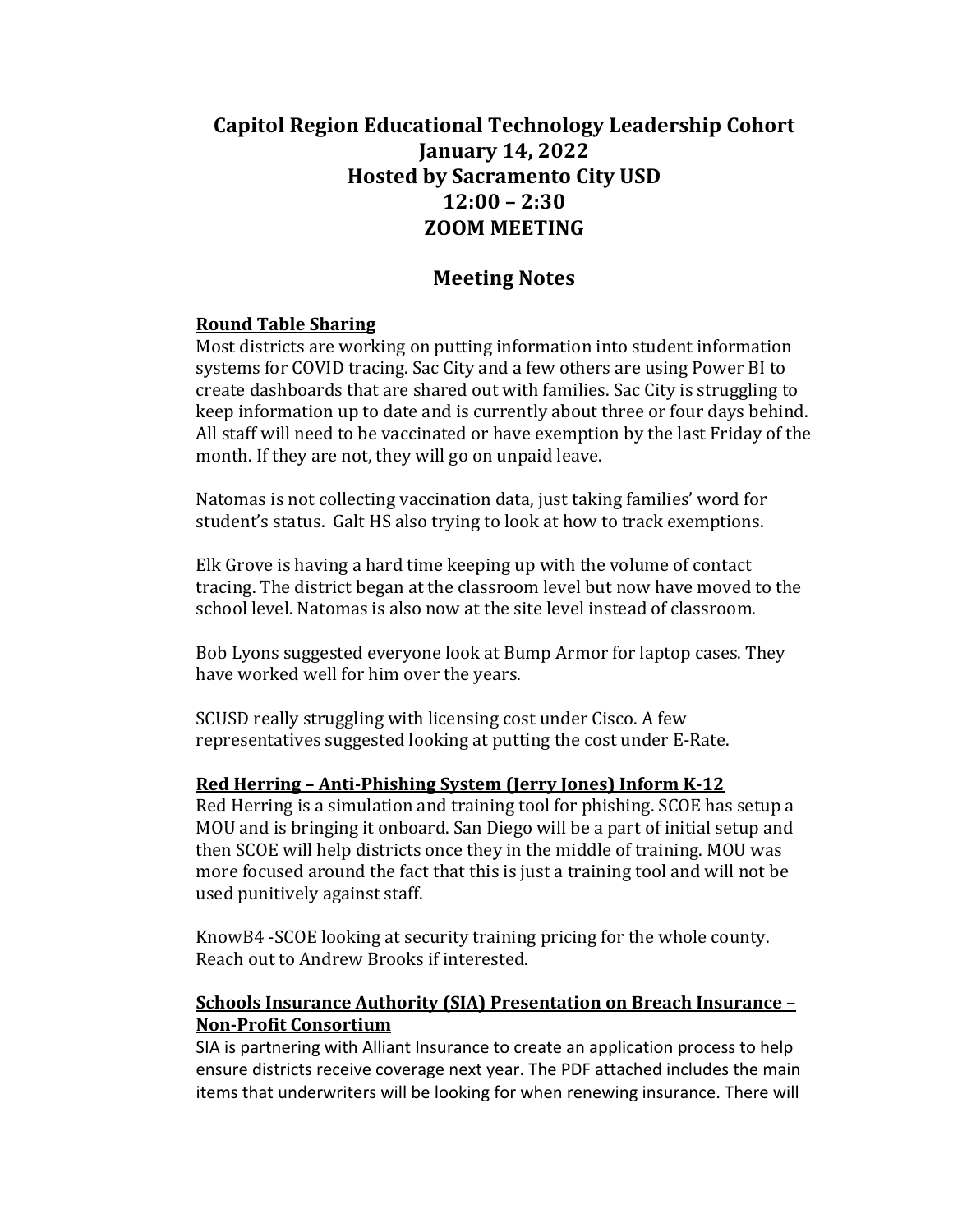be an online portal that can be used to fill out the forms. The hope is to have the forms back by the end of February at the latest. Districts should fill out the checklist with what is happening today, not what the future might look like. Districts should include a note for any future plans, but only current policies and procedures should be included.

There were several questions about clarification for different items on the list. The Alliant representative took notes based on the conversation and there are plans for some revisions to be made. Once the finalized list is ready it will be shared out. For example, there was a discussion around Disaster Recovery Plan versus a Business Continuity Plan. Andrew Brooks created an Excel version of the checklist which will be shared out.

A major item of concern for the cohorts was remote access to email from any non-work device must have multi-factor authentication.

Bryan Wilke noted that setting up Endpoint Recovery for the district took about three months, so he recommends getting started sooner rather than later. EDR is suggested, EPP is a must.

The underwriters will look at the information submitted by districts and will take everything into consideration. This is not a simple checklist that will just be glanced at. There will be time for each submission and all information submitted will be taken into consideration, including any future plans.

Jerry Jones shared the following link for MFA Resources that can assist in any Cabinet/Superintendent Discussions: https://bit.ly/mfa-materials

**Next Meetings: 2021-2022 SCHOOL YEAR:** March 11, 2022 - Steve Mate (Elk Grove) May 13, 2022 – Edith Holbert  $($ Lodi $)$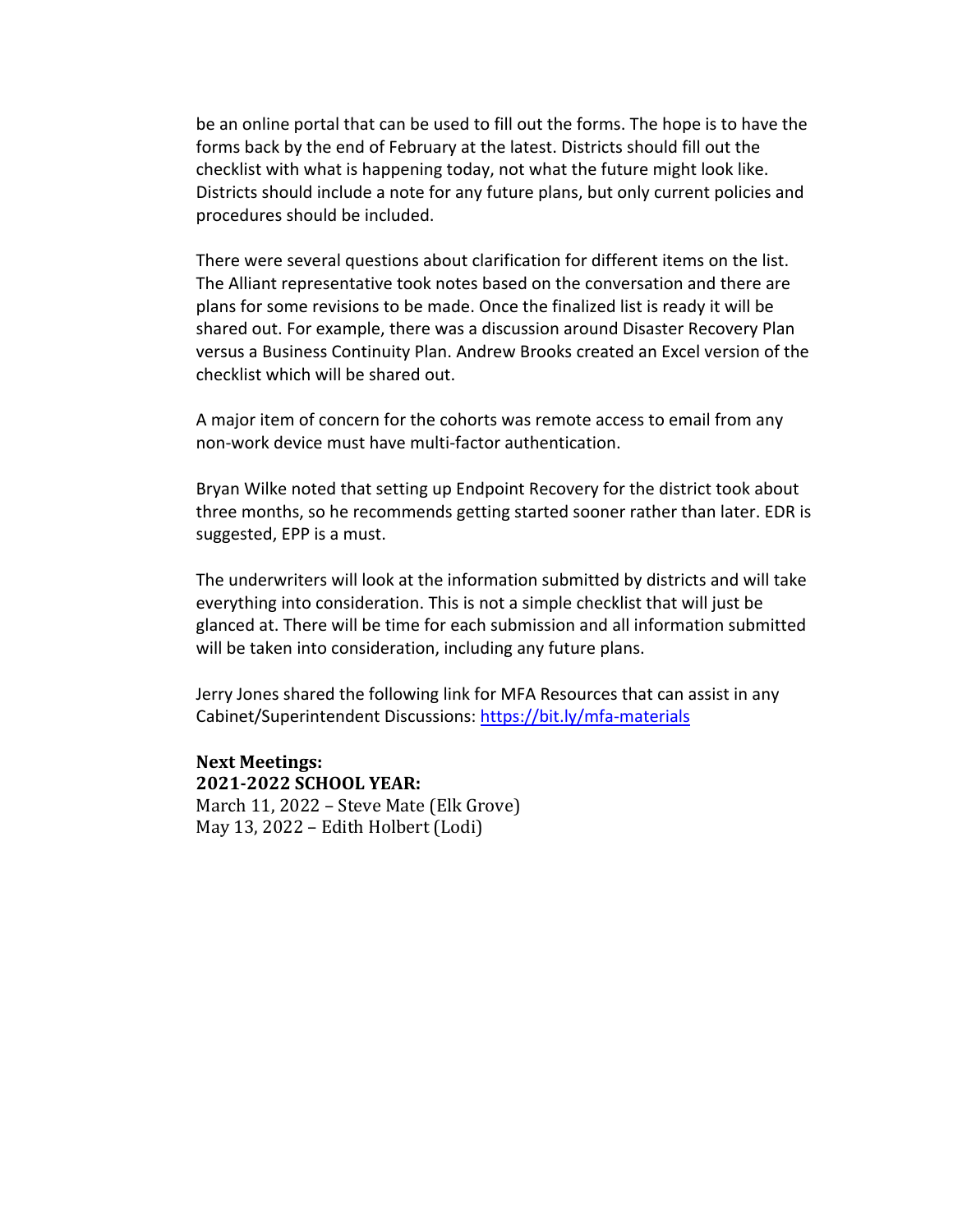

PUBLIC ENTITY

# System Security Standards Guidelines for Cyber Quotes



Bulletin #1 | October 2021

As the cyber insurance market continues to harden, we prepared this summary of minimum security standards needed by the marketplace to obtain a quote. Please note that each underwriter has its own nuances; however, this list captures the general marketplace.

- » Multi-factor authentication 100% implemented for:
	- » Remote access
	- » Laptops
	- » Privileged access
- » End-point protection, detection, and response product implemented across enterprise with 24/7/365 response
- » If Remote Desktop Protocol connections enabled, the following are implemented:
	- » VPN access only
	- » MFA for access
	- » Network level authentication enabled
	- » Remote Desktop Protocol Honeypots
- » Backups
	- » 1 working copy, 1 offsite, disconnected not working, 1 onsite disconnected not working
	- » Tested at least twice a year
	- » Ability to bring up within 24-72 hours less time for critical operations (4 hours)
	- » Protected with antivirus or monitored on a continuous basis
	- » Encryption
- » Planning and Training:
	- » Incident Response Plan
	- » Business Continuity Plan
	- » Social Engineering Training
	- » Phishing Training
	- » Training of account team staff on fraudulent transactions
	- » General cyber security training
- » Critical & high severity patches installed within 30 or fewer days, optimally within 1-7 days
- Plan or adequate measures in place to protect end of life software

For more detailed information please see the following document from Beazley Ins. Co.

This and other useful materials related to Public Entity Cyber insurance products can be found on the Public Entity Cyber Corner on AlliantNet.

**Alliant note and disclaimer:** This document is designed to provide general information and guidance. Please note that prior to implementation your legal counsel should review all details or policy information. Alliant Insurance Services does not provide legal advice or legal opinions. If a legal opinion is needed, please seek the services of your own legal advisor or ask Alliant Insurance Services for a referral. This document is provided on an "as is" basis without any warranty of any kind. Alliant Insurance Services disclaims any liability for any loss or damage from reliance on this document.